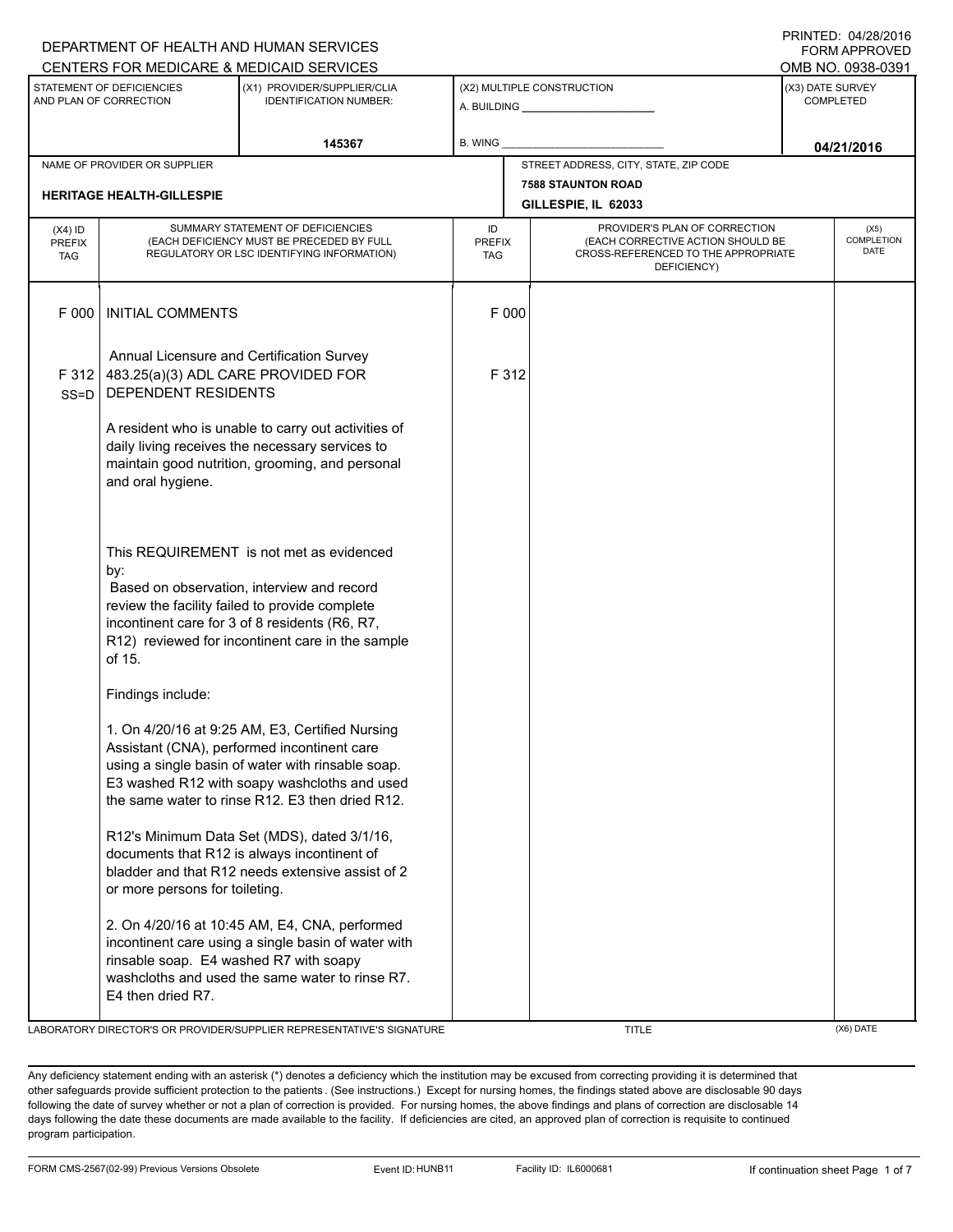### A. BUILDING **\_\_\_\_\_\_\_\_\_\_\_\_\_\_\_\_\_\_\_\_\_\_** (X1) PROVIDER/SUPPLIER/CLIA IDENTIFICATION NUMBER: STATEMENT OF DEFICIENCIES AND PLAN OF CORRECTION (X3) DATE SURVEY COMPLETED FORM APPROVED (X2) MULTIPLE CONSTRUCTION **B. WING** CENTERS FOR MEDICARE & MEDICAID SERVICES **And CENTERS FOR MEDICAL ACCESS** OMB NO. 0938-0391 **145367 04/21/2016** NAME OF PROVIDER OR SUPPLIER STREET ADDRESS, CITY, STATE, ZIP CODE **7588 STAUNTON ROAD HERITAGE HEALTH-GILLESPIE GILLESPIE, IL 62033** PROVIDER'S PLAN OF CORRECTION (EACH CORRECTIVE ACTION SHOULD BE CROSS-REFERENCED TO THE APPROPRIATE DEFICIENCY) (X5) **COMPLETION** DATE ID PREFIX TAG (X4) ID PREFIX TAG SUMMARY STATEMENT OF DEFICIENCIES (EACH DEFICIENCY MUST BE PRECEDED BY FULL REGULATORY OR LSC IDENTIFYING INFORMATION) F 312 Continued From page 1 F 312 R7's MDS, dated 1/21/16, documents that R7 is always incontinent of bladder and that R7 needs extensive assist of 2 or more persons for toileting. On 4/20/16 at 9:45 AM, E2, Director of Nursing (DON), stated that the CNA's should use two basins of water to wash and rinse while performing incontinent care. The Facility's policy on Incontinent Care-Male & Female, dated 8/27/12, documents at #8, "Rinse area well." 3. On 4/19/16 at 9:50 AM, E2 and E3 placed R6 on the toilet using the sit to stand mechanical lift. E2 touched R6's adult diaper and stated, "Her diaper is a little wet." R6 urinated in the toilet. E3 washed R6's perineal area with soap and water while R6 was sitting on the toilet. R6 was raised from the toilet with the use of the sit to stand mechanical lift, incontinent brief was applied and R6 was removed from the bathroom. R6's buttocks and posterior bilateral thighs were not washed. The Facility's policy on Incontinent Care Male-Female, dated 8/27/12, documents, "7. Cleanse area well with soap and water on wash cloth. 8. Rinse area well. 9. Pat dry with a towel." It also documents "11. Repeat above procedure 7, 8, 9, & 10 when cleansing rectal area. \*\*\*\*Please note: Perineal care may be provided in bathroom or shower room if needed and may be provided on the sit to stand if appropriate for resident."  $F 441$ SS=E 483.65 INFECTION CONTROL, PREVENT SPREAD, LINENS F 441

FORM CMS-2567(02-99) Previous Versions Obsolete Exert ID: HUNB11 Facility ID: IL6000681 If continuation sheet Page 2 of 7

DEPARTMENT OF HEALTH AND HUMAN SERVICES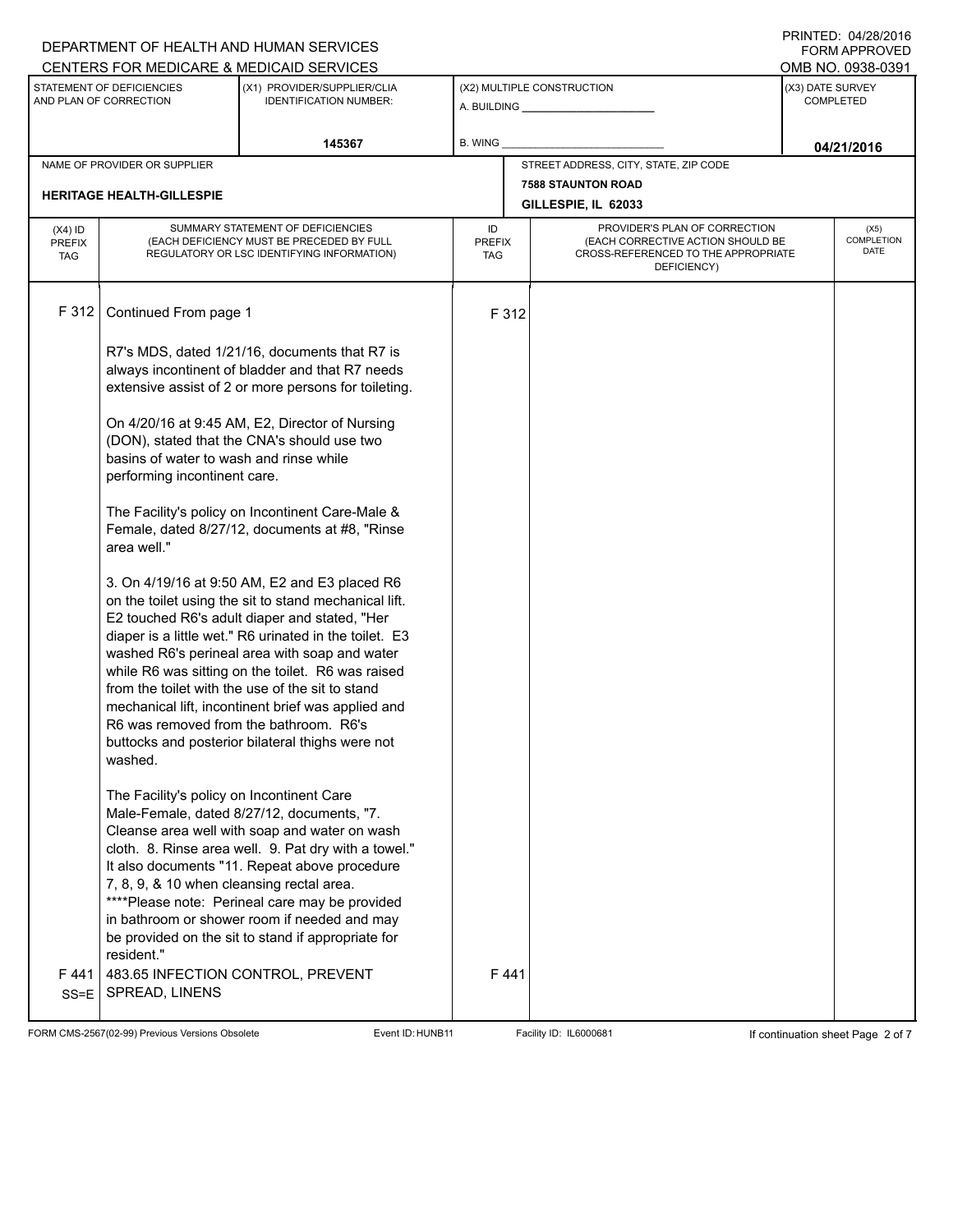# A. BUILDING **\_\_\_\_\_\_\_\_\_\_\_\_\_\_\_\_\_\_\_\_\_\_** (X1) PROVIDER/SUPPLIER/CLIA IDENTIFICATION NUMBER: STATEMENT OF DEFICIENCIES AND PLAN OF CORRECTION (X3) DATE SURVEY COMPLETED FORM APPROVED (X2) MULTIPLE CONSTRUCTION B. WING CENTERS FOR MEDICARE & MEDICAID SERVICES **And CENTERS FOR MEDICAL ACCESS** OMB NO. 0938-0391 **145367 04/21/2016** NAME OF PROVIDER OR SUPPLIER STREET ADDRESS, CITY, STATE, ZIP CODE **7588 STAUNTON ROAD HERITAGE HEALTH-GILLESPIE GILLESPIE, IL 62033** PROVIDER'S PLAN OF CORRECTION (EACH CORRECTIVE ACTION SHOULD BE CROSS-REFERENCED TO THE APPROPRIATE DEFICIENCY) (X5) **COMPLETION** DATE ID PREFIX TAG (X4) ID PREFIX TAG SUMMARY STATEMENT OF DEFICIENCIES (EACH DEFICIENCY MUST BE PRECEDED BY FULL REGULATORY OR LSC IDENTIFYING INFORMATION) F 441 Continued From page 2 F 441 The facility must establish and maintain an Infection Control Program designed to provide a safe, sanitary and comfortable environment and to help prevent the development and transmission of disease and infection. (a) Infection Control Program The facility must establish an Infection Control Program under which it - (1) Investigates, controls, and prevents infections in the facility; (2) Decides what procedures, such as isolation, should be applied to an individual resident; and (3) Maintains a record of incidents and corrective actions related to infections. (b) Preventing Spread of Infection (1) When the Infection Control Program determines that a resident needs isolation to prevent the spread of infection, the facility must isolate the resident. (2) The facility must prohibit employees with a communicable disease or infected skin lesions from direct contact with residents or their food, if direct contact will transmit the disease. (3) The facility must require staff to wash their hands after each direct resident contact for which hand washing is indicated by accepted professional practice. (c) Linens Personnel must handle, store, process and transport linens so as to prevent the spread of infection.

FORM CMS-2567(02-99) Previous Versions Obsolete Exert ID: HUNB11 Facility ID: IL6000681 If continuation sheet Page 3 of 7

DEPARTMENT OF HEALTH AND HUMAN SERVICES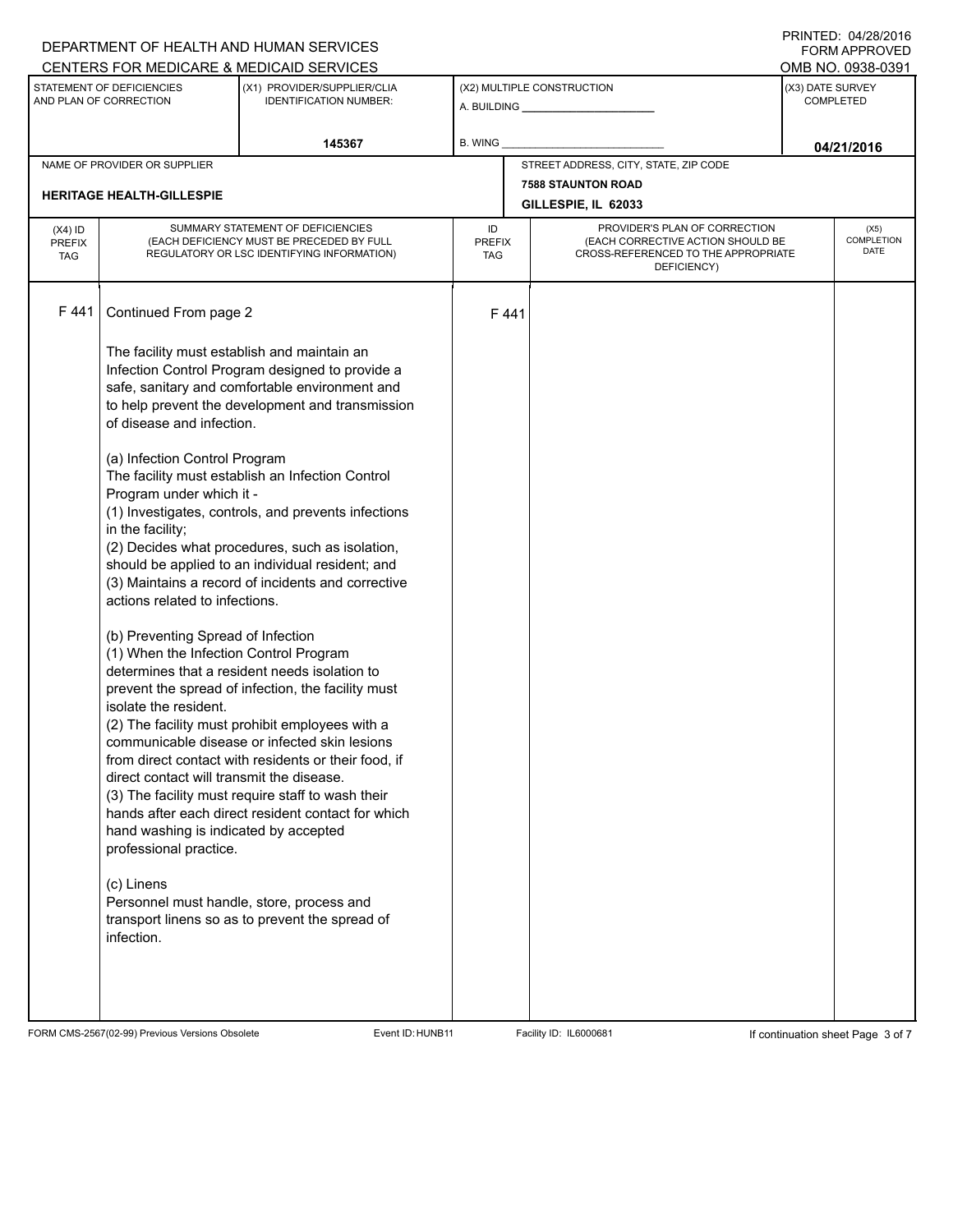| CENTERS FOR MEDICARE & MEDICAID SERVICES<br>STATEMENT OF DEFICIENCIES<br>(X2) MULTIPLE CONSTRUCTION<br>(X3) DATE SURVEY<br>(X1) PROVIDER/SUPPLIER/CLIA<br>AND PLAN OF CORRECTION<br><b>IDENTIFICATION NUMBER:</b><br><b>COMPLETED</b><br>145367<br>B. WING<br>04/21/2016<br>STREET ADDRESS, CITY, STATE, ZIP CODE<br>NAME OF PROVIDER OR SUPPLIER<br><b>7588 STAUNTON ROAD</b><br><b>HERITAGE HEALTH-GILLESPIE</b><br>GILLESPIE, IL 62033<br>SUMMARY STATEMENT OF DEFICIENCIES<br>PROVIDER'S PLAN OF CORRECTION<br>ID<br>$(X4)$ ID<br>(X5)<br>(EACH CORRECTIVE ACTION SHOULD BE<br>(EACH DEFICIENCY MUST BE PRECEDED BY FULL<br><b>PREFIX</b><br><b>PREFIX</b><br>DATE<br>CROSS-REFERENCED TO THE APPROPRIATE<br>REGULATORY OR LSC IDENTIFYING INFORMATION)<br><b>TAG</b><br>TAG<br>DEFICIENCY)<br>F441<br>Continued From page 3<br>F441<br>This REQUIREMENT is not met as evidenced<br>by:<br>Based on observation, interview and record<br>review the facility failed to do correct<br>handwashing, changing gloves from dirty to clean<br>linens while providing incontinent care and to<br>prevent cross contamination from dirty linens for<br>4 of 8 residents (R1, R6, R7, R11) reviewed for<br>incontinent care in the sample of 15. |  |  | DEPARTMENT OF HEALTH AND HUMAN SERVICES |  |  |  |  | 11111111127.077201210<br>FORM APPROVED |  |
|----------------------------------------------------------------------------------------------------------------------------------------------------------------------------------------------------------------------------------------------------------------------------------------------------------------------------------------------------------------------------------------------------------------------------------------------------------------------------------------------------------------------------------------------------------------------------------------------------------------------------------------------------------------------------------------------------------------------------------------------------------------------------------------------------------------------------------------------------------------------------------------------------------------------------------------------------------------------------------------------------------------------------------------------------------------------------------------------------------------------------------------------------------------------------------------------------------------------------------------------|--|--|-----------------------------------------|--|--|--|--|----------------------------------------|--|
|                                                                                                                                                                                                                                                                                                                                                                                                                                                                                                                                                                                                                                                                                                                                                                                                                                                                                                                                                                                                                                                                                                                                                                                                                                              |  |  |                                         |  |  |  |  | OMB NO. 0938-0391                      |  |
|                                                                                                                                                                                                                                                                                                                                                                                                                                                                                                                                                                                                                                                                                                                                                                                                                                                                                                                                                                                                                                                                                                                                                                                                                                              |  |  |                                         |  |  |  |  |                                        |  |
|                                                                                                                                                                                                                                                                                                                                                                                                                                                                                                                                                                                                                                                                                                                                                                                                                                                                                                                                                                                                                                                                                                                                                                                                                                              |  |  |                                         |  |  |  |  |                                        |  |
|                                                                                                                                                                                                                                                                                                                                                                                                                                                                                                                                                                                                                                                                                                                                                                                                                                                                                                                                                                                                                                                                                                                                                                                                                                              |  |  |                                         |  |  |  |  |                                        |  |
|                                                                                                                                                                                                                                                                                                                                                                                                                                                                                                                                                                                                                                                                                                                                                                                                                                                                                                                                                                                                                                                                                                                                                                                                                                              |  |  |                                         |  |  |  |  |                                        |  |
|                                                                                                                                                                                                                                                                                                                                                                                                                                                                                                                                                                                                                                                                                                                                                                                                                                                                                                                                                                                                                                                                                                                                                                                                                                              |  |  |                                         |  |  |  |  |                                        |  |
|                                                                                                                                                                                                                                                                                                                                                                                                                                                                                                                                                                                                                                                                                                                                                                                                                                                                                                                                                                                                                                                                                                                                                                                                                                              |  |  |                                         |  |  |  |  | COMPLETION                             |  |
| Findings include:<br>1. On 4/20/16 at 10:45 AM, E4, Certified Nursing<br>Assistant (CNA) began incontinent care on R7.<br>E4 put a clean incontinent pad on the end of R7's<br>bed and used it to put the dirty linen he used to<br>clean R7. When E4 turned R7 from side to side<br>while providing incontinent R7's feet were laying<br>on the incontinent pad with the dirty linen on it.<br>R7's Minimum Data Set (MDS) dated 1/21/16<br>documents that R7 is always incontinent of urine<br>and needs staff assist for incontinent care, R7<br>also needs total assist of transfers and turning<br>side to side.<br>The Facilities policy: Linen Handling-Soiled Linen<br>dated 3/21/14 documents, "Place the soiled linen<br>in a container or bag and double bag as<br>necessary to prevent soaking through."<br>On 4/20/16 at 2:00 PM E2, Director of Nursing<br>(DON) stated that the CNA's should be using<br>bags set on top of the garbage cans to put dirty<br>linen in for incontinent care.<br>2. On 4/19/16 at 11:00 AM, E5, CNA and E6,<br>CNA, assisted R1 to the toilet using a walker and                                                                                                                                |  |  |                                         |  |  |  |  |                                        |  |

FORM CMS-2567(02-99) Previous Versions Obsolete Event ID:HUNB11 Facility ID: IL6000681 If continuation sheet Page 4 of 7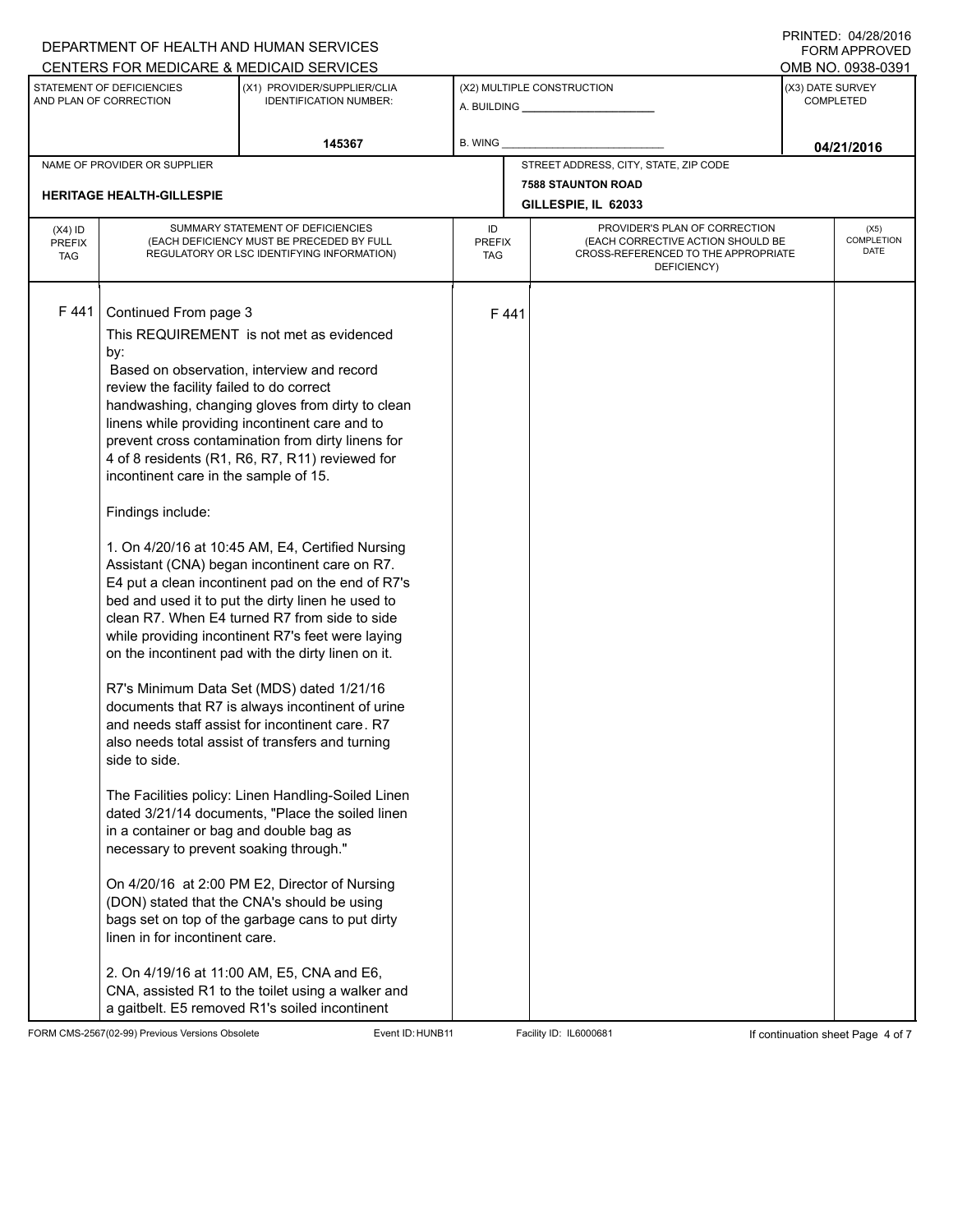### A. BUILDING **\_\_\_\_\_\_\_\_\_\_\_\_\_\_\_\_\_\_\_\_\_\_** (X1) PROVIDER/SUPPLIER/CLIA IDENTIFICATION NUMBER: STATEMENT OF DEFICIENCIES AND PLAN OF CORRECTION (X3) DATE SURVEY COMPLETED FORM APPROVED (X2) MULTIPLE CONSTRUCTION **B. WING** CENTERS FOR MEDICARE & MEDICAID SERVICES **And CENTERS FOR MEDICAL ACCESS** OMB NO. 0938-0391 **145367 04/21/2016** NAME OF PROVIDER OR SUPPLIER STREET ADDRESS, CITY, STATE, ZIP CODE **7588 STAUNTON ROAD HERITAGE HEALTH-GILLESPIE GILLESPIE, IL 62033** PROVIDER'S PLAN OF CORRECTION (EACH CORRECTIVE ACTION SHOULD BE CROSS-REFERENCED TO THE APPROPRIATE DEFICIENCY) (X5) **COMPLETION** DATE ID PREFIX TAG (X4) ID PREFIX TAG SUMMARY STATEMENT OF DEFICIENCIES (EACH DEFICIENCY MUST BE PRECEDED BY FULL REGULATORY OR LSC IDENTIFYING INFORMATION) F 441 Continued From page 4 F 441 brief. R1 urinated and had a bowel movement. R1 then took some toilet paper and wiped her bottom. E5 then assisted R1 to stand up. R1 held on to her walker while E5 cleansed, rinsed and dried R1's rectal area and buttocks. E5 then cleansed R1's perineal area without changing her gloves and washing her hands. E5 did not offer R1 a washcloth or access to the sink to wash her hands after she wiped herself. On 4/20/16 at 9:45 AM, E2 stated, "Yes, I would expect staff to offer residents access to the sink to wash their hands after toileting, and staff should change gloves after cleansing a residents rectal area." The facility Policy and Procedure for Hand-Hygiene Technique, dated 3-1-10, documented, "Purpose: 1. To prevent the spread of infection. 2. To decrease the risk of transmission of infection from person to person or from object to person. Indications for Hand Washing: 2. Before eating and after using a restroom. Antimicrobial or non-antimicrobial soap and water may be used." 3. The admission face sheet dated 3/28/16 documents that R11 has diagnoses which include stage 3 sacral pressure ulcer, dysphagia, urinary tract infection, and muscle wasting. The Minimum Data Set dated, 4/4/16 documents that R11 requires extensive assistance for activities of daily living and is severely cognitively impaired. On 4/20/16 at 9:30 AM, R11 was incontinent of a moderate amount of soft/liquid stool. E8 Certified Nurses Aid, (CNA) cleaned R11 and completed catheter care. E8 placed the soiled washcloths, covered with stool, on the incontinent pad on

FORM CMS-2567(02-99) Previous Versions Obsolete Event ID: HUNB11 Facility ID: IL6000681 If continuation sheet Page 5 of 7

DEPARTMENT OF HEALTH AND HUMAN SERVICES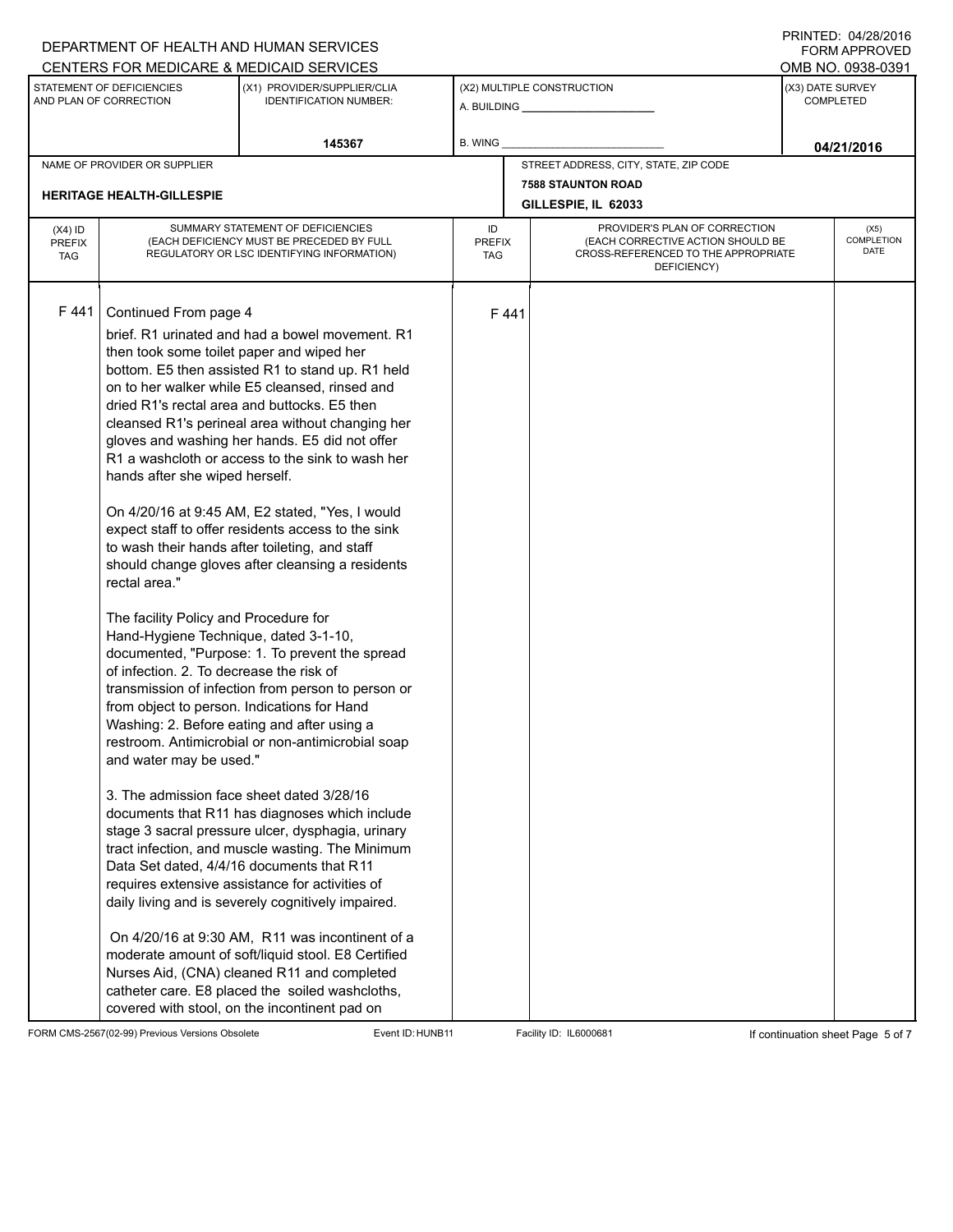### A. BUILDING **\_\_\_\_\_\_\_\_\_\_\_\_\_\_\_\_\_\_\_\_\_\_** (X1) PROVIDER/SUPPLIER/CLIA IDENTIFICATION NUMBER: STATEMENT OF DEFICIENCIES AND PLAN OF CORRECTION (X3) DATE SURVEY COMPLETED FORM APPROVED (X2) MULTIPLE CONSTRUCTION **B. WING** CENTERS FOR MEDICARE & MEDICAID SERVICES **And CENTERS FOR MEDICAL ACCESS** OMB NO. 0938-0391 **145367 04/21/2016** NAME OF PROVIDER OR SUPPLIER STREET ADDRESS, CITY, STATE, ZIP CODE **7588 STAUNTON ROAD HERITAGE HEALTH-GILLESPIE GILLESPIE, IL 62033** PROVIDER'S PLAN OF CORRECTION (EACH CORRECTIVE ACTION SHOULD BE CROSS-REFERENCED TO THE APPROPRIATE DEFICIENCY) (X5) **COMPLETION** DATE ID PREFIX TAG (X4) ID PREFIX TAG SUMMARY STATEMENT OF DEFICIENCIES (EACH DEFICIENCY MUST BE PRECEDED BY FULL REGULATORY OR LSC IDENTIFYING INFORMATION) F 441 Continued From page 5 F 441 which R11 was laying. The wash cloths were then rolled up in the incontinent pad, and R11 had to roll over them to finish the incontinent care. E8 cleansed R11 of more stool, rolled the soiled bundle of laundry and placed it on R11's overbed table. E8 then dressed R11. E8 the took off her gloves, washed her hands and proceeded to pick up the bundle of spoiled laundry and carry it to the soiled utility room. E8 held the linens close to her uniform and touched multiple surfaces including door knobs on her way to the soiled utility room. On 4/20/16 at 2 PM, E2 Registered Nurse, DON stated, "(E8) should not have been carrying the soiled linen in her arms and touching her uniform. The facility policy, titled Linen Handling-Soiled Linen, dated, 3/21/14 documents; The purpose of preventing the spread of infection. Under the area titled Policy, it documents; "Soiled Linen shall be handled and transported in a manner that prevents cross contamination and should be handled as little as possible. Contaminated laundry shall be bagged at the location it is used." Under Procedure, bullet point #3, "Place soiled linen in a container or bag and double bag as necessary to prevent soaking through." 4. On 4/19/16 at 9:50 AM, E2 and E3, CNA, transferred R6, with the use of the sit to stand mechanical lift, onto the toilet. R6 wiped her perineal area after urinating in the toilet. R6 touched the surface of the toilet paper used to wipe urine from her perineal area. R6 was never provided the opportunity to wash or use alcohol based rub to cleanse her hands. E3 performed incontinent care on R6 while she

FORM CMS-2567(02-99) Previous Versions Obsolete **Exent ID:HUNB11** Facility ID: IL6000681 **If continuation sheet Page 6 of 7** 

DEPARTMENT OF HEALTH AND HUMAN SERVICES